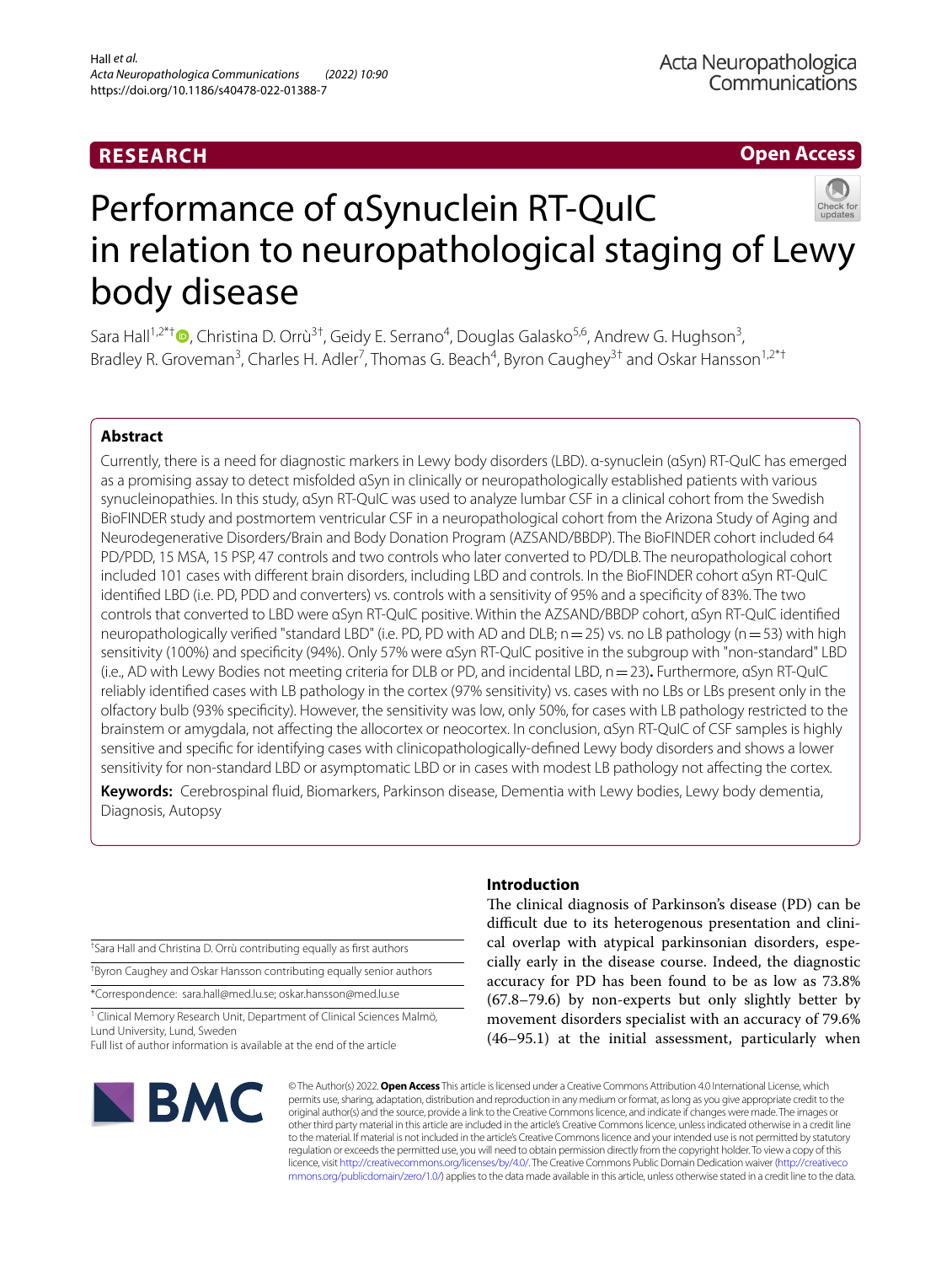disease duration is less than 5 years  $[2, 3, 7, 58]$  $[2, 3, 7, 58]$  $[2, 3, 7, 58]$  $[2, 3, 7, 58]$  $[2, 3, 7, 58]$  $[2, 3, 7, 58]$  $[2, 3, 7, 58]$  $[2, 3, 7, 58]$ . The differential diagnosis of the atypical parkinsonian disorders, multiple system atrophy (MSA), progressive nuclear palsy (PSP), and corticobasal degeneration (CBD) are even more difficult, with generally acceptable specificity but low sensitivity [\[38](#page-11-0), [45](#page-11-1)].

There are to date no disease-modifying therapies available in PD. New disease-modifying therapies are likely to be most efficient early on in the disease process, before neuronal damage is irreversible [[64](#page-12-1)]. The lack of clear and reliable biomarkers that can identify individuals with PD has been considered a great barrier to the development of disease-modifying treatments  $[19]$  $[19]$ . There is thus an urgent need for early and accurate biomarkers for Parkinson's disease.

Although results consistently have shown decreased levels of CSF unmodifed α-synuclein (α-syn) in PD, but also PD with dementia (PDD), dementia with Lewy bodies (DLB), and MSA compared with controls, the reduction is modest, with a broad overlap with controls, and subsequently has failed to adequately discriminate between PD and controls [\[33](#page-11-3), [51,](#page-12-2) [53\]](#page-12-3), hampering its usefulness in clinical trials and practice.

Ultrasensitive seed amplifcation assays are methods originally developed for the detection of misfolded prion proteins and prion-like proteins. Over the last several years αSyn RT-QuIC and related α-syn seed amplifcation assays have emerged as possible methods for detecting misfolded forms of synuclein in CSF, exploiting the prion-like propagation mechanism of pathological α-syn aggregates. Previous studies have shown a high sensitivity of>92% for clinicopathologically verifed Lewy body disorders (LBD), i.e. PD, PDD and DLB, compared to controls/non-synucleinopathies, and a specificity of  $> 95\%$  [\[5](#page-10-3), [14,](#page-11-4) [27](#page-11-5), [61](#page-12-4)]. The diagnostic accuracy has predictably been somewhat lower in clinical cohorts with sensitivity>93% and specificity > 82% [[14](#page-11-4), [32,](#page-11-6) [44](#page-11-7), [52,](#page-12-5) [62](#page-12-6)]. Among αSyn RT-QuIC assays, there are those with particularly short overall assay times of  $\sim$  1–2 days, without compromising diagnostic performance [\[18,](#page-11-8) [32](#page-11-6), [52,](#page-12-5) [57,](#page-12-7) [60](#page-12-8)[–62](#page-12-6), [71\]](#page-12-9).

In this study we use a rapid αSyn RT-QuIC assay to test CSF samples from participants with clinically diagnosed PD, PDD, MSA, PSP and controls in the longitudinal Swedish BioFINDER study [[34](#page-11-9)] and participants from a well characterized cohort of neuropathologically-verifed cases with diferent brain disorders including LBD cases and controls from the Arizona Study of Aging and Neurodegenerative Disorders/Brain and Body Donation Program (AZSAND/BBDP) [\[9](#page-10-4)]. Previous neuropathological studies have mainly compared "ideal" groups of cases, i.e. controls with no LB disease versus neuropathologically verifed and clinically-manifest LBD ("standard LBD": PD, PDD with Alzheimer's disease, PDD without AD, and DLB). In this study, we investigated not only individuals with standard LBD and controls, but also those with nonstandard LBD (i.e., the cases with Lewy bodies at autopsy but not meeting clinicopathological consensus criteria for DLB or PD), including cases with Alzheimer's disease with Lewy bodies (ADLB) not meeting criteria for DLB or PD and cases with incidental Lewy body disease (ILBD). Additionally, we investigated CSF αSyn RT-QuIC results in relation to (i) the LB stage, (ii) the LB density and (iii) the LB distribution in ten selected brain regions irrespective of the clinical and neuropathological diagnosis.

# **Methods**

# **Participants in the BioFINDER cohort**

The study was performed at the Clinic of Neurology, Skåne University hospital, Sweden as part of the Swed-ish BioFINDER Study (www.biofinder.se) [[34](#page-11-9)]. The study participants are primarily recruited from the southern region of Sweden. Patients with PD  $(n=50)$  met the NINDS Diagnostic Criteria for PD [[29\]](#page-11-10). Patients with PDD ( $n=14$ ) also met criteria for PDD at baseline [\[25](#page-11-11)]. Patients with MSA  $(n=15)$  met the consensus statement by Gilman et al. [\[30](#page-11-12)]. Patients with PSP  $(n=15)$  met the criteria according to the report of the National Institute of Neurological Disorders and Stroke–Society for Progressive Supranuclear Palsy International Workshop [\[47](#page-11-13)]. All controls  $(n=47)$  underwent cognitive testing and neurologic examination by a medical doctor and individuals with objective cognitive or parkinsonian symptoms were not included. Two individuals initially included as controls converted to clinical LBD during follow-up. One was diagnosed with PD after 5.5 years follow-up and one was diagnosed with DLB after 3.5 years follow-up. Exclusion criteria were i) age above 85 years, ii) presence of generalized malignancy, iii) ongoing or earlier advanced abuse of alcohol or illicit drugs, iv) presence of clinically-diagnosed Alzheimer's dementia, vascular dementia, frontotemporal lobe dementia, v) presence of severe psychiatric disorders, vi) presence of other severe neurological disease, vii) participation in clinical drug trial within the last 30 days.

All participants gave written informed consent before entering the study. The study procedure was approved by the local ethics committee at Lund University Sweden and conducted according to the Helsinki Declaration.

A thorough medical history was taken and the participants underwent extensive testing. Participants were examined by a physician experienced in movement disorders and a registered research nurse using, among other scales, the Unifed Parkinson's Disease Rating Scale (UPDRS) -3, the Hoehn & Yahr scale and the Mini Mental State Examination (MMSE) [\[26,](#page-11-14) [28](#page-11-15), [37\]](#page-11-16).

CSF samples were obtained by lumbar puncture in the  $L3/L4$  or  $L4/L5$  interspace with patient non-fasting. The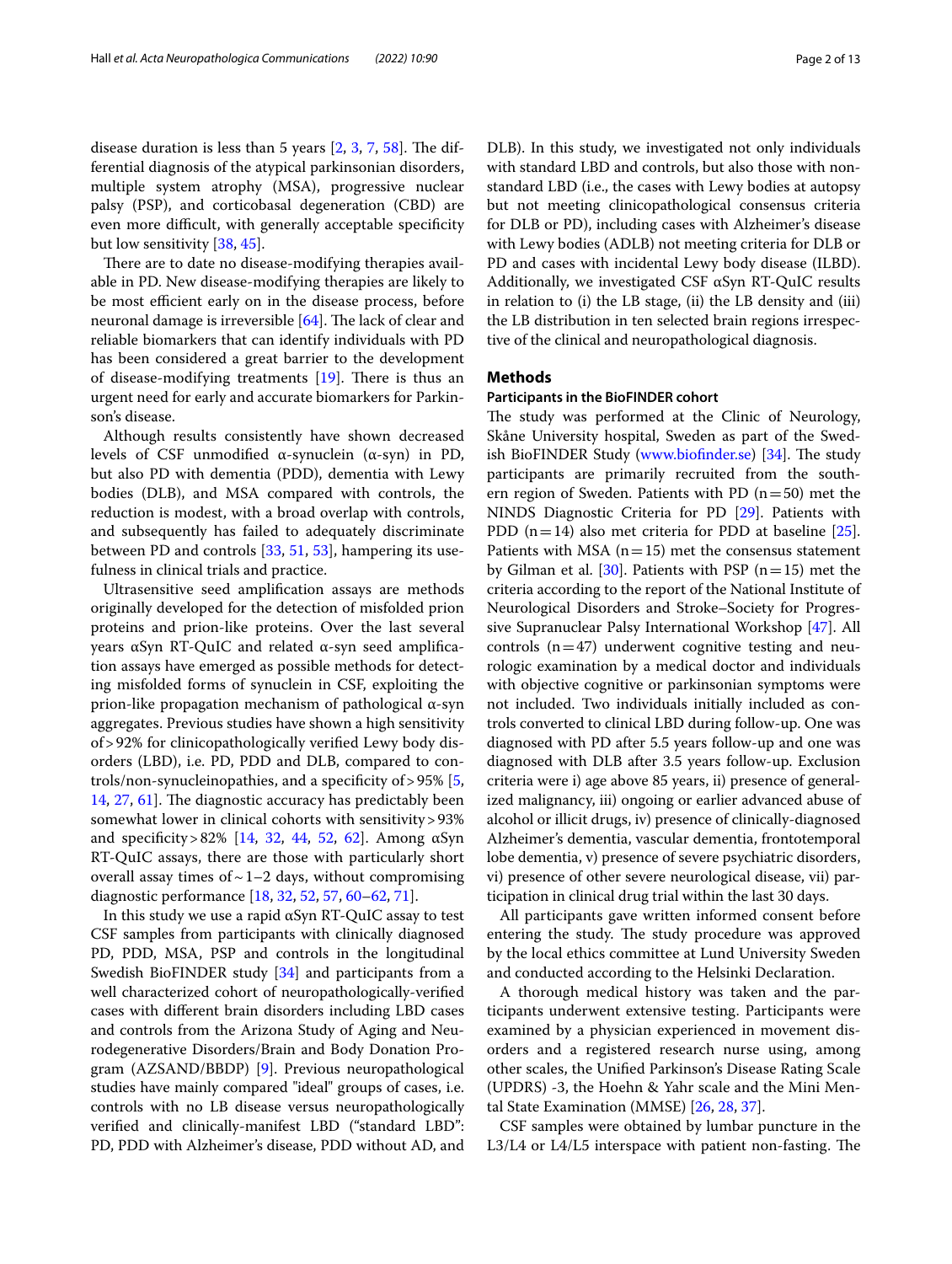samples were collected in polypropylene tubes and gently mixed to avoid gradient efects.

All samples were centrifuged within 30 min at  $+4$  °C at 2000 g for 10 min to remove cells and debris, and then stored in aliquots at−80 °C pending biochemical analysis. The procedure followed the Alzheimer's Association Flow Chart for CSF biomarkers [[13\]](#page-11-17).

#### **Participants in AZSAND/BBDP cohort**

The neuropathology cohort consisted of neuropathologically classified participants  $(n=101)$  from the Arizona Study of Aging and Neurodegenerative Disorders (AZSAND), an antemortem-postmortem donor cohort with dates of enrollment from 2007 to 2019. Autopsies were performed by the Banner Sun Health Research Institute Brain and Body Donation program (BBDP) [[9,](#page-10-4) [11\]](#page-11-18).

Neuropathological diagnosis of PD was based on a combination of established neuropathologic criteria [\[8](#page-10-5), [11,](#page-11-18) [24](#page-11-19)] and a clinical diagnosis of parkinsonism. DLB diagnosis was defned as a clinical diagnosis of dementia with an intermediate or high likelihood of DLB by the third meeting of the Dementia with Lewy Bodies Consortium [[49](#page-12-10)].

Cases were classifed using the Unifed Staging System for Lewy Body Disorders (USSLBD) i.e., cases with LBs present were classifed into LB stages: I. Olfactory Bulb Only; IIa Brainstem Predominant; IIb Limbic Predominant; III Brainstem and Limbic; IV Neocortical [[8\]](#page-10-5). Lewy Body (LB) density score was assessed in all cases. LB density score is a semi quantitative score of 0–4 in 10 diferent brain regions (olfactory bulb and tract, medulla at the level of the  $9<sup>th</sup>$  and  $10<sup>th</sup>$  cranial nerve nuclei, pons at the level of the locus ceruleus, amygdala, substantia nigra, transentorhinal area, cingulate gyrus at level just posterior to genu of corpus callosum, middle temporal gyrus, middle frontal gyrus, inferior parietal lobule) yielding a maximum score of 40. Neuronal perikaryal cytoplasmic staining, neurites and puncta were considered together, using the templates provided by the Dementia with Lewy Bodies Consortium  $[49]$  $[49]$  $[49]$ . The immunohistochemical method used an antibody against phosphorylated synuclein, as previously described $[8]$  $[8]$ .

Cases were classifed as having PD or DLB, or ILBD (incidental Lewy body disease) in the case of controls without parkinsonism or dementia, when Lewy bodies were present on neuropathological examination but cases did not meet clinicopathological diagnostic criteria for either PD or DLB.

PSP, CBD and MSA were diagnosed according to previously published criteria [\[22](#page-11-20), [23](#page-11-21), [31,](#page-11-22) [36\]](#page-11-23). Neuropathological diagnosis of AD was based on National Institute on Aging–Reagan Institute (NIA-RI) criteria [\[1](#page-10-6)] which are dependent on the Consortium to Establish a Registry for Alzheimer disease (CERAD) neuritic plaque and Braak (neurofbrillary tau-tangle) stage [\[15](#page-11-24)]. National Institute on Aging-Alzheimer's Association criteria[\[39](#page-11-25)] were not used due to many cases who had autopsy prior to these newer criteria. The major difference between the two sets of criteria is the addition of Thal amyloid phase to the newer criteria but this may not improve clinicopathological correlations[[65](#page-12-11)]. Controls were cases without dementia or parkinsonism during life and without a major neuropathological diagnosis.

Histopathological scoring was performed blinded to clinical and neuropathological diagnosis. Amyloid plaque and neurofbrillary tangle density were both graded and staged at standard sites in frontal, temporal and parietal lobes and hippocampal CA1 region and entorhinal region using a semi-quantitative score of 0–3 based on the CERAD templates, yielding a total score of 15 [[9,](#page-10-4) [50](#page-12-12)]. Immunohistochemical staining for phosphorylated TDP-43 was performed in 38 of the 101 cases as previously described [[4,](#page-10-7) [9](#page-10-4)].

Post mortem CSF was drawn from the lateral ventricles through the corpus callosum prior to removing the brain with precautions taken to minimize contamination. The CSF was then ejected into 15 mL disposable polyethylene tubes. CSF was centrifuged at 2,000 g for 10 min at 24 C and supernatants were aliquoted into 0.5 mL polyethylene microcentrifuge tubes and stored frozen at−80 °C [[9\]](#page-10-4). Mean post mortem interval was 3.9 (ranging from 2.9–4.9) hours.

Whereas the BioFINDER CSFs were collected from living patients by lumbar puncture, the AZSAND/BBDP CSFs were collected on autopsy from the brain ventricles. Overall comparisons of BioFINDER and AZSAND/ BBDP CSFs from PD cases where all replicate reactions were positive indicated that the post-mortem CSFs had slightly higher (22%) mean total protein concentrations, (measured by Pierce Rapid Gold BCA Protein Assay Kit following manufacturer recommendations; ThermoFisher), slightly lower (17%) mean RT-QuIC fuorescence maxima, and slightly longer (15%) mean times to threshold (Additional File [1](#page-10-8): Supplemental Fig. 1). However, although these diferences in the means are statistically signifcant, they are small, with large overlaps of the two groups for each of these parameters.

All participants had signed written informed consent. Ethical approval was given by Banner Health-designated Institutional Review Boards; currently the Western Institutional Review Board of Puyallup, Washington.

# **αSyn RT‑QuIC analyses**

αSyn RT-QuIC analyses were performed blinded to clinical and neuropathological status and diagnosis of the patient. The preparation of the K23Q recombinant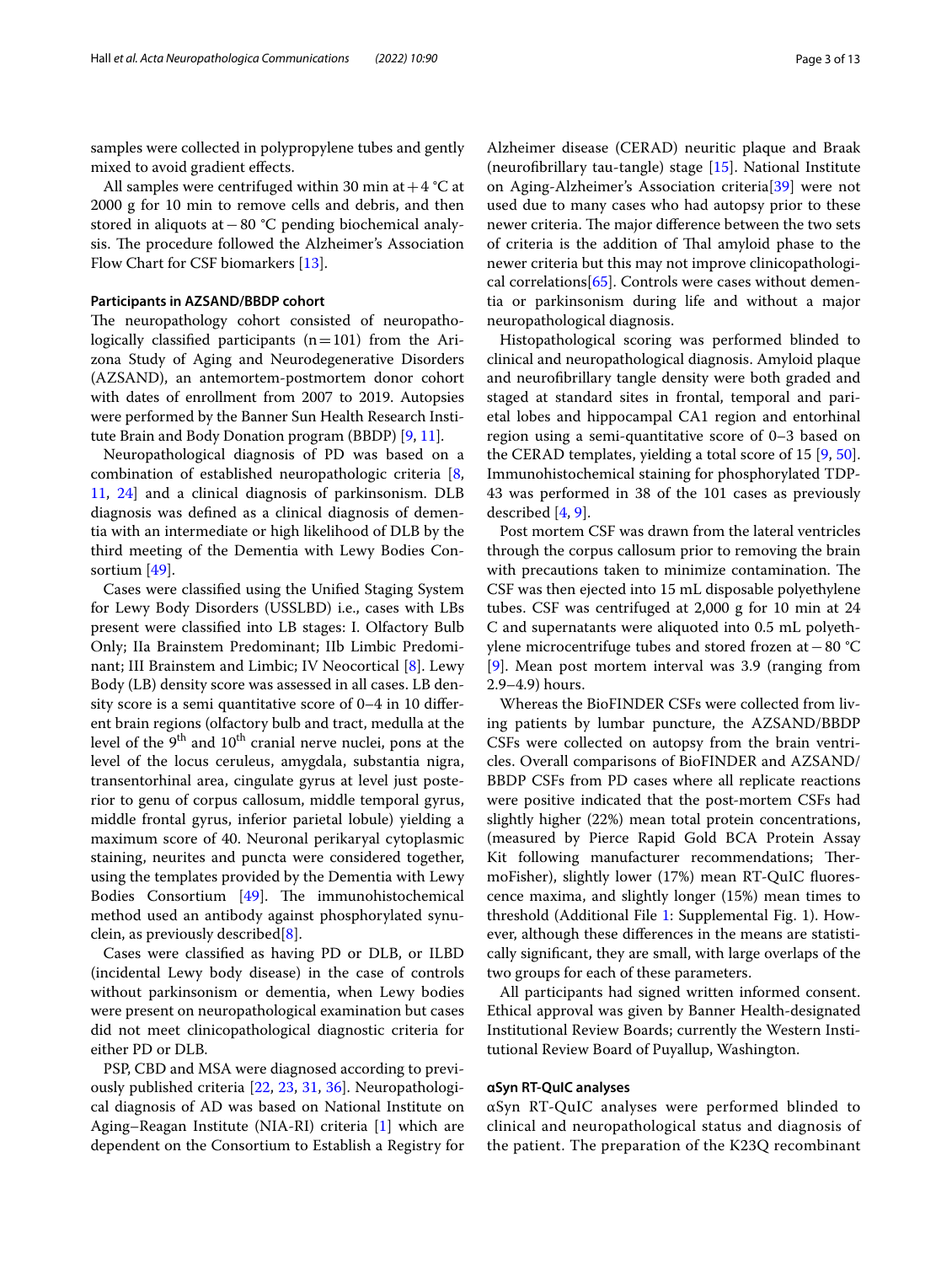$\alpha$ -synuclein was done as previously described [[63\]](#page-12-13). The αSyn RT-QuIC analyses was done as previously described [\[52\]](#page-12-5). Briefly, reactions were performed in black 96‐well plates with a clear bottom (Nalgene Nunc International). Each well was preloaded with six glass beads (0.8 mm in diameter, OPS Diagnostics). Quadruplicate reactions were seeded with 15 μL of CSF. Prior to the addition of CSF, each RT‐QuIC reaction mix was 85 μL of solution  $[32]$  $[32]$  $[32]$  with final reaction concentrations of 40 mM sodium phosphate buffer, 170 mM NaCl, 0.1 mg/mL K23Q recombinant αSyn (filtered through a 100 kD MWCO filter immediately prior to use), 10  $\mu$ M thioflavin T (ThT) and 0.0015% SDS. The plates were closed with a plate sealer film (Nalgene Nunc International) and incubated at 42 °C in a BMG FLUOstar Omega plate reader for at least 48 h and subjected to cycles of 1 min shaking (400 rpm double orbital) and 1 min rest for at least 48 h. ThT fluorescence measurements (450  $\pm$  10 nm excitation and 480  $\pm$  10 nm emission; bottom read) were taken every 45 min with fluorimeter gain settings adjusted to maintain fluorescence responses within an unsaturated range (in most cases). The fluorescence threshold was calculated individually for each 96‐well plate to account for differences between plate readers. Positive reactions were those exceeding 10% of the maximum value obtained on the same plate from any individual positive reaction. All samples were subjected to a first round of blinded RT-QuIC testing in quadruplicate: samples with 0 positive reactions within 48 h were deemed negative; samples giving 3 or 4 positive wells were considered positive. If samples initially gave 1 or 2 positive wells, most were retested, and, if the number of cumulative positive wells out of the now 8 total replicates was > 25% we called that sample positive; if not, it was deemed negative. However, two CSF samples giving 1 of 4 positive wells in the initial test were not retested due to technical reasons and were deemed negative for the purposes of this study.

# **Statistical analyses**

Mann–Whitney U test was used for comparison of continuous and ordinal variables between groups and chi-square test for dichotomous variables.  $p < 0.05$ (two-sided) was considered statistically significant. Sensitivity and specificity of the αSyn RT-QuIC results were calculated for diagnoses in the clinical BioFINDER cohort and between the presence/absence of any LB pathology, LB stage, LB density score, LB distribution and clinicopathological diagnosis in the AZSAND/BBDP cohort. Univariate associations between two continuous or ordinal variables were analyzed using Spearman ρ. SPSS (version 27; SPSS Inc., Chicago, Illinois) was used for statistical analyses and figures.

# **Results**

# **Clinical BioFINDER cohort**

There were no sex differences between the diagnostic groups and no signifcant diference between men and women in  $\alpha$ Syn RT-QuIC results (Table [1\)](#page-4-0). There was no signifcant diference in age between αSyn RT-QuIC positive and negative individuals.

# *CSF αSyn RT‑QuIC vs clinical diagnosis*

In the clinically diagnosed BioFINDER study, 94% of PD patients and 100% of PDD patients were αSyn RT-QuIC positive compared with 17% (8/47) of controls (not including those who later converted to LBD) and 33% (5/15) of PSP patients. Further, 33% of those with clinically diagnosed MSA (5/15) were αSyn RT-QuIC positive. Interestingly, both individuals who were included as controls but subsequently developed clinically diagnosed LBD (PD and DLB respectively) during follow up had positive αSyn RT-QuIC results.

In this clinical cohort, αSyn RT-QuIC could discriminate between controls and non-demented PD with a sensitivity of 94% (47/50) and specifcity of 83%. When including PD, PDD and individuals who later converted to PD, the sensitivity was slightly higher (95%). However, the three αSyn RT-QuIC negative cases had disease duration of  $\leq$  5 years yielding a sensitivity of 90% for cases with early PD ( $\leq$  5 years), including those who later developed LBD, and 100% in cases with advanced PD, including PDD (>5) years. Furthermore, αSyn RT-QuIC discriminated between LBD vs. MSA and PSP with a sensitivity of 95% and a specifcity of 67%.

# **AZSAND/BBDP cohort**

There was no significant difference between men and women regarding CSF αSyn RT-QuIC results in this neuropathology-based cohort (Table [2\)](#page-5-0). As expected, there was a strong correlation between LB stage and LB density total score ( $Rs = 0.990$ ,  $p < 0.001$ ).

#### *CSF αSyn RT‑QuIC status by LB stage, AZSAND/BBDP cohort*

The frequency of  $\alpha$ Syn RT-QuIC positive cases in each LB stage are given in Fig. [1](#page-4-1). Of the  $\alpha$ Syn RT-QuIC positive cases, 93% (38 out of 41) were LB positive (LB stage I-IV) compared to 17% (10 out of 60) cases in the  $\alpha$ Syn RT-QuIC negative group (Table [2](#page-5-0)). Virtually all of those in LB stage III-IV were αSyn RT-QuIC positive (28 out of 29) and in LB stage 0–1 most were negative (52 out of 56); yielding a sensitivity of 97% and specifcity of 93% when comparing LB stage III-IV vs LB stage 0–1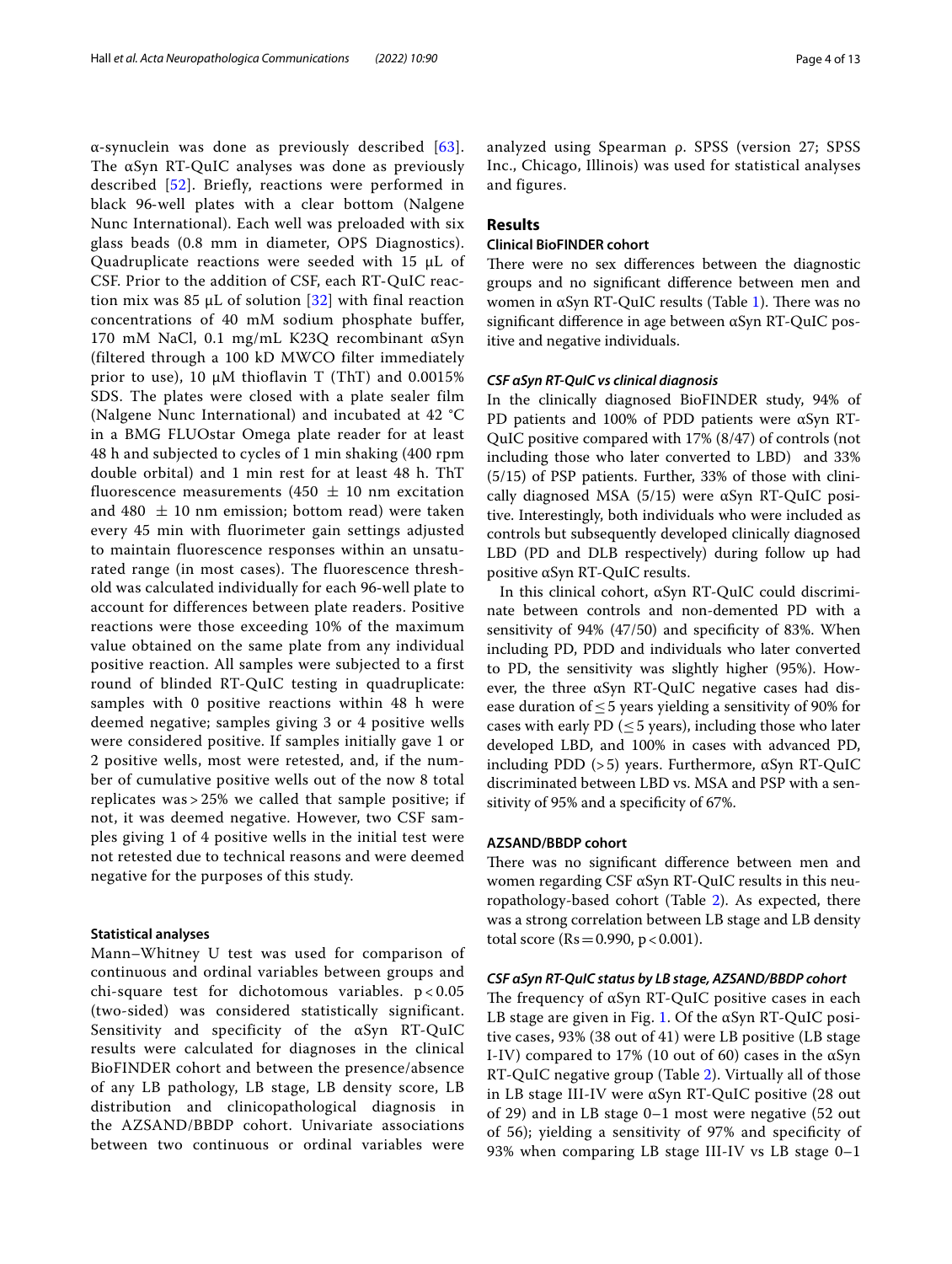(Table [2](#page-5-0); Fig. [1\)](#page-4-1). 2/3 with olfactory bulb only (LB stage I) were αSyn RT-QuIC negative and including LB stage 0 only, the specifcity was 94%. However, the sensitivity for detecting LB pathology in stage IIa-IIb was only 56% (9 out of 16). None of the cases with stage IIa-IIb had a clinicopathological diagnosis of PD or DLB. None



<span id="page-4-1"></span>pathology in stage IIa-IIb were αSyn RT-QuIC positive

|                               | Control        | PD                  | <b>PDD</b>             | <b>MSA</b>                      | <b>PSP</b>                     | <b>Controls that</b><br>converted to<br><b>LBD</b>                          |
|-------------------------------|----------------|---------------------|------------------------|---------------------------------|--------------------------------|-----------------------------------------------------------------------------|
| Number                        | 47             | 50                  | 14                     | 15                              | 15                             | $\overline{2}$                                                              |
| aSyn RT-QuIC positive (%)     | 8<br>(17%)     | 47<br>(94%)         | 14<br>$(100\%)$        | 5<br>(33%)                      | 5<br>(33%)                     | $\overline{2}$<br>$(100\%)$                                                 |
| Sex Female/Male<br>(% Female) | 27/20<br>(57%) | 25/25<br>(50%)      | 6/8<br>(43%)           | 6/9<br>(40%)                    | 8/7<br>(53%)                   | 1/1<br>(50%)                                                                |
| Age in years                  | 66.6 (8.9)     | 68.0 (6.9)          | 71.1<br>(6.2)          | 66.6<br>(6.6)                   | 72.3<br>$(5.5)$ c, d, i        | 65.0<br>(4.2)                                                               |
| <b>MMSE</b>                   | 28.7<br>(1.3)  | 28.9<br>(1.3)       | 21.9<br>$(3.8)^{c, d}$ | 27.3<br>$(2.9)^{e,f}$           | 24.8<br>$(4.8)^{c, d}$         | 28.5<br>$(2.1)^{h}$                                                         |
| Disease Duration in years     | <b>NA</b>      | 6.8(3.8)            | 16.8 $(6.9)^d$         | 6.9<br>$(2.7)^{t}$              | 6.8<br>$(3.8)^{f}$             | <b>NA</b>                                                                   |
| <b>UPDRS III</b>              | 1.9<br>(2.7)   | 13.1<br>$(7.9)^{a}$ | 38.4<br>$(11.0)^{a,d}$ | 44.5<br>$(17.5)^{a, d}$         | 47.5<br>$(14.3)^{a, d}$        | 0.5<br>$(0.7)^{e, h, i, j}$                                                 |
| Hoehn & Yahr                  | <b>NA</b>      | 2.1<br>(0.6)        | 3.3<br>$(0.7)^d$       | 4.1<br>$(0.89)$ <sup>d, h</sup> | 4.3<br>$(0.7)$ <sup>d, g</sup> | $\mathbf 0$<br>$(0)^{\mathsf{e},\, \mathsf{h},\, \mathsf{l},\, \mathsf{j}}$ |

# <span id="page-4-0"></span>**Table 1** Patient characteristics, BioFINDER cohort

Data is given as mean and standard deviation (SD) except for in dichotomized values. Signifcances were analyzed using Mann–Whitney or in the case of dichotomized values Chi-square. a) p < 0.001 vs. control; b) p < 0.01 vs. control; c) p < 0.05 vs. control; d) p < 0.001 vs. PD; e) p < 0.05 vs. PD; f) p < 0.001 vs. PDD; g) p < 0.01 vs. PDD; h) p<0.05 vs. PDD) i: p<0.05 vs. MSA; j) p>0.05 vs. PSP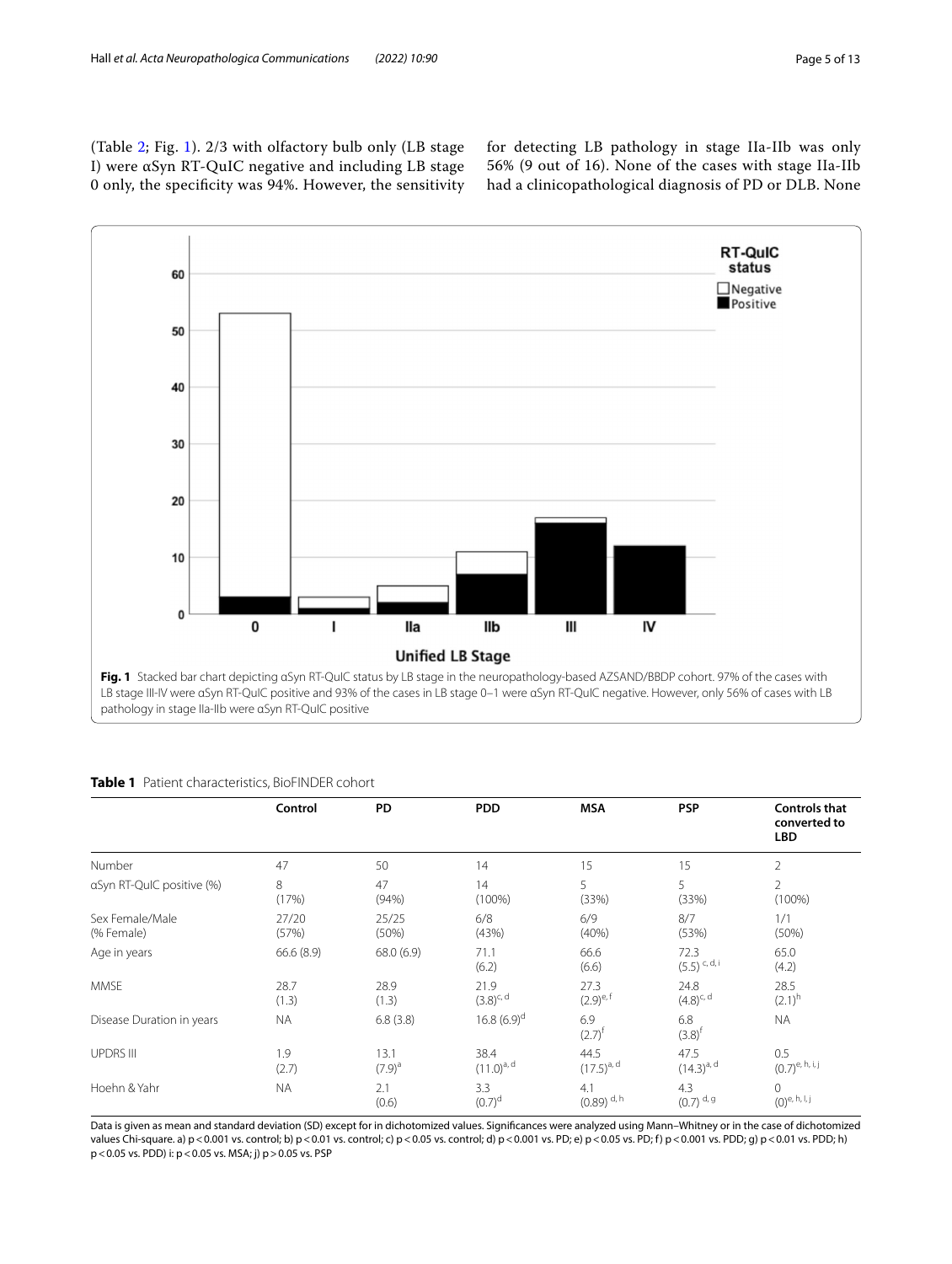## <span id="page-5-0"></span>**Table 2** Patient characteristics, AZSAND/BBDP cohort

|                                                              | aSyn RT-QuIC positive | aSyn RT-QuIC negative | p-value     |
|--------------------------------------------------------------|-----------------------|-----------------------|-------------|
| Number                                                       | 41                    | 60                    |             |
| Age at death, Mean (SD)                                      | 83(7.0)               | 86(8.6)               | 0.002       |
| Sex Male/Female                                              | 31/10                 | 35/25                 | 0.073       |
| Lewy Body positive                                           | 38 (93%)              | 10 (17%)              | < 0.001     |
| Lewy Body density total score (max 40)<br>Mean (SD)          | 21(11)<br>1 missing   | 1.05(2.9)             | < 0.001     |
| Lewy Body stage                                              |                       |                       |             |
| 0                                                            | 3                     | 50                    |             |
| I (olfactory bulb only)                                      |                       | 2                     |             |
| lla (brainstem predominant)                                  | 2                     | 3                     |             |
| Ilb (limbic predominant)                                     | 7                     | $\overline{4}$        |             |
| III (brainstem/limbic)                                       | 16                    |                       |             |
| IV (neocortical)                                             | 12                    | $\Omega$              |             |
| Total senile plaque density score (0-15)<br>Mean (SD)        | 8.05(6.19)            | 7.16(6.25)            | $p = 0.427$ |
| Total neurofibrillary tangle density score (0-15), Mean (SD) | 7.70 (3.73)           | 6.95(2.94)            | $p = 0.703$ |
| TDP-43 pathology Yes/No (missing)                            | 3/10(28)              | 7/18(35)              | $p = 0.744$ |

Significances are calculated using Mann–Whitney (continuous and ordinal variables) or chi<sup>2</sup> (dichotomized variables). *P* < 0.05 was considered statistically significant and is given in bold

of the 9 αSyn RT-QuIC positive cases had a parkinsonian clinical diagnosis and although the 16 cases with LB stage IIa-IIb had a mean UPDRS motor score of 16.4 (SD 21.9) there was no signifcant diference between αSyn RT-QuIC positive and negative cases. Of note is that the single LB stage III case that was αSyn RT-QuIC negative had a relatively low LB density score of 9 compared to a mean of 23.5 (SD 5.1) in all cases with LB stage III.

# *CSF αSyn RT‑QuIC status by LB distribution, AZSAND/BBDP cohort*

When comparing the CSF αSyn RT-QuIC results more directly to the distribution of LB pathology in the brain we found that 30/31 (97%) of cases with LB pathology in the cortex (allocortex and/or neocortex) were  $\alpha$ Syn RT-QuIC positive (Fig. [2\)](#page-6-0). The one  $\alpha$ Syn RT-QuIC-negative case with cortical LBs was at the LB stage IIb and had a LB density score of only 1 in the cingulum (due to one single LB) and no other cortical involvement. Of the 14 cases with LB pathology in the brainstem and/ or amygdala, but with no cortical involvement, 50% were αSyn RT-QuIC positive. (Fig. [2\)](#page-6-0). We next subdivided these 14 cases further into brainstem only  $(n=2)$ , amygdala only  $(n=7)$  or those with LB pathology restricted to both brain stem and amygdala  $(n=5)$ . We found that 2 out of 2 "brainstem only" were negative, 2 out of 7 "amygdala only" were negative, and 3 out of 5 with "LB pathology restricted to both amygdala and brainstem" were negative.

*CSF αSyn RT‑QuIC status by LB density, AZSAND/BBDP cohort* When using the total LB density score (established by summing the regional density scores from the ten predefned regions), the αSyn RT-QuIC negative cases had signifcantly lower LB density compared with αSyn RT-QuIC positive cases  $(p<0.001)$  (Table [2](#page-5-0)). αSyn RT-QuIC identifed cases with total LB density score>10 with a sensitivity of 97% (29 out of 30 were positive) and cases with total LB density score 0–4 with a specificity of 93% (55 out of 59 were negative). Of the cases with an intermediate LB density score of 5–10, however, only 64% (7 out of 11) were αSyn RT-QuIC positive (Fig. [3](#page-7-0)).

# *CSF αSyn RT‑QuIC by clinicopathological diagnosis, AZSAND/ BBDP cohort*

CSF αSyn RT-QuIC identifed neuropathologically verifed "standard LBD" (i.e. PD, PDAD and DLB with AD;  $n=25$ ) vs. no LB pathology ( $n=53$ ) with high sensitivity (100%) and specificity (94%).  $\alpha$ Syn RT-QuIC thus correctly identifed all clinicopathologically confrmed cases with standard LBD. It is worth noting that all 4 cases with DLB also met criteria for AD. In cases with atypical parkinsonian syndromes, i.e.  $PSP (n=5)$ , CBS  $(n=1)$  and MSA  $(n=1)$ , 6 out 7 were negative. The one αSyn RT-QuIC positive individual with an atypical parkinsonian syndrome had clinicopathological PSP with no evident LBs. It is also worth noting that the one case with neuropathologically confrmed MSA did not have any LB pathology and was  $\alpha$ Syn RT-QuIC negative (Table [3\)](#page-8-0).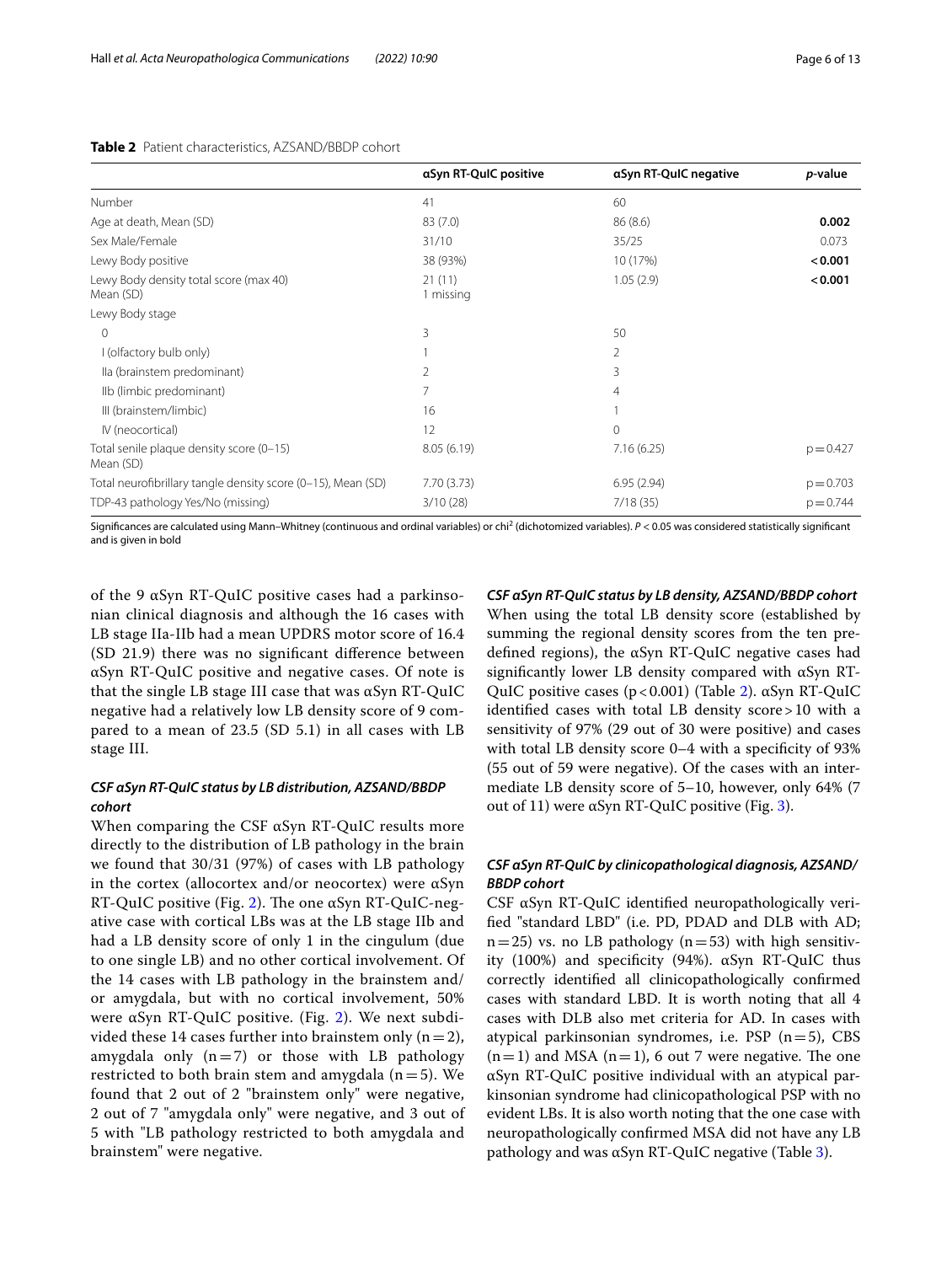

<span id="page-6-0"></span>Of cases with "non-standard LBD" (i.e., AD with Lewy Bodies not meeting criteria for DLB or PD, and ILBD,  $n=23$ ), only 57% cases were αSyn RT-QuIC pos-itive (Table [3](#page-8-0)).  $αSyn RT-QuIC$  positive cases with nonstandard LBD did not have signifcantly higher LB stage  $(p=0.174)$  $(p=0.174)$  $(p=0.174)$  (Table 4) or higher LB density  $(p=0.152)$ compared to  $\alpha$ Syn RT-QuIC negative cases. There was no signifcant diference in LB density in any of the 10 measured brain regions between αSyn RT-QuIC positive and negative cases with "non-standard LBD". Further, there was no diference in UPDRS motor score or MMSE between αSyn RT-QuIC positive and negative cases with "non-standard LBD" ( $p=0.755$ ,  $p=0.686$ ) respectively).

# *CSF αSyn RT‑QuIC versus amyloid‑β, tau and TDP‑43 pathological changes, AZSAND/BBDP cohort*

There were no significant differences in total amyloid- $\beta$ plaque density score or total neurofbrillary tangle density score between αSyn RT-QuIC positive and negative cases. Further, there was no signifcant diference between the presence/absence of TDP-43 pathology between to αSyn RT-QuIC positive and negative cases (Table [2](#page-5-0)).

# **Discussion**

In this study we describe αSyn RT-QuIC testing of CSF from both a clinical cohort and a neuropathological cohort from a longitudinal clinicopathological study. Previous neuropathological studies with αSyn RT-QuIC of CSF have mainly investigated verifed clinicopathological diagnoses with LBD vs. cases with no LBD, fnding a high diagnostic accuracy in this setting [\[5](#page-10-3), [14,](#page-11-4) [61\]](#page-12-4), which we can confrm. In the present study we also investigated cases with "non-standard LBD", i.e. those cases with neuropathological fndings of LBD but not meeting criteria for PD or DLB. We found that CSF αSyn RT-QuIC reliably identified cases with LB stage III-IV (Fig.  $1$ ), cases with LB disease with cortical involvement (Fig. [2\)](#page-6-0) and cases with high LB brain loads (Fig. [3\)](#page-7-0) and distinguished these from cases with low LB density and no LBs with a high accuracy. However, the sensitivity was less robust when investigating cases with modest LB pathology, defned either as i) low LB stage (IIa-IIb), or ii) limited spread of LBs restricted to the brainstem or amygdala, or iii) intermediate LB brain loads (56%, 50% and 64% respectively), but the number of cases were relatively small.

The diagnostic accuracy was very high for neuropathologically verifed cases with standard LB disease vs. cases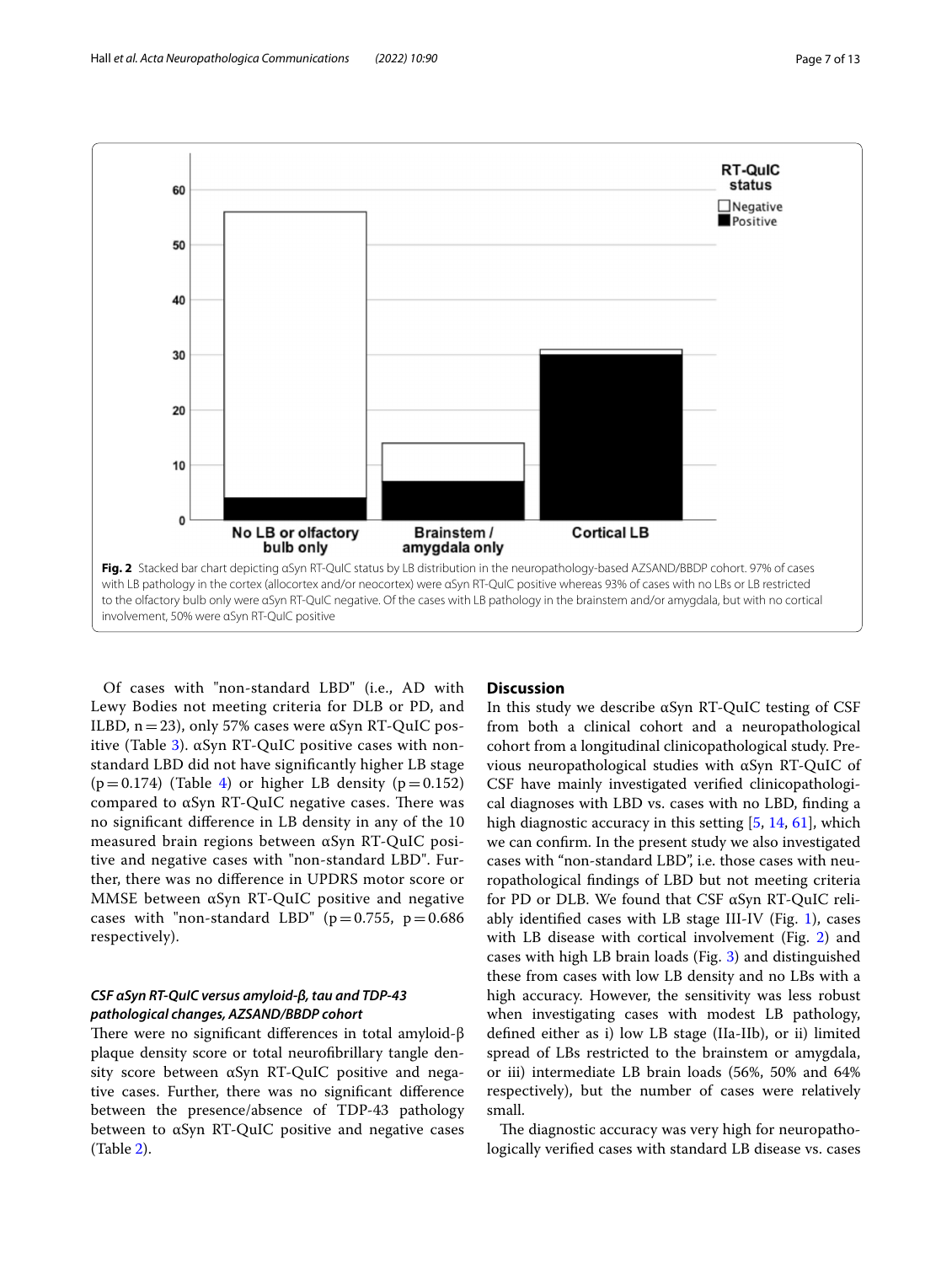

<span id="page-7-0"></span>with no LBs at all with a sensitivity of 100% and a specificity of 94%, which is consistent with previous results  $[5, 1]$  $[5, 1]$ [14,](#page-11-4) [27](#page-11-5), [61](#page-12-4)]. However, in parallel to the results with lower diagnostic accuracy for cases with intermediate LB density or limited spread of LBs, the diagnostic accuracy was also lower in cases with "non-standard LBD", with 57% being  $\alpha$ Syn RT-QuIC positive. This is partially in line with the exploratory results by Fairfoul et al. who found up to 31% αSyn RT-QuIC positivity in AD cases with incidental LB, however the number  $(n=13)$  with non-standard LBD in that study was low [[27\]](#page-11-5). In the present study, the  $\alpha$ Syn RT-QuIC positive cases with "non-standard LBD" did not have signifcantly higher LB stage or LB density compared to the αSyn RT-QuIC negative cases with "non-standard LBD". Further, there was no signifcant diference in LB density in any of the 10 diferent brain regions in αSyn RT-QuIC positive cases vs. αSyn RT-QuIC negative cases in the "non-standard LBD group". It is therefore not possible to speculate, in this cohort, whether the  $\alpha$ Syn RT-QuIC positive cases with "non-standard LBD" would have been at higher risk of developing clinical Lewy body disease. However, there might be a threshold efect, where these cases are close to the threshold of αSyn RT-QuIC detection, yielding a higher variability in the result. This is likely a result of lower total brain (and CSF) load

of a-syn seeds in this group of cases with less widespread LB pathology seldom afecting the cortex. Further, the semiquantitative method of obtaining LB regional density score allows for some variability in density scoring. An alternative, but less likely and speculative, explanation is that the  $\alpha$ -syn seeds present in the cortex are more prone to induce aggregation of monomeric α-syn.

The presence of more than one pathology is prevalent in neurodegenerative disorders [[10,](#page-11-26) [41](#page-11-27), [59](#page-12-14)] and Aβ and tau pathologies may act synergistically with αSyn pathology infuencing the clinical presentation and prognosis in LBD [\[43](#page-11-28)]. Further, misfolded αSyn might potentiate aggregation of tau [\[6](#page-10-9), [56](#page-12-15)]. However, the CSF  $\alpha$ Syn RT-QuIC assay could in the present study specifcally identify LB pathology without any associations to the load of Aβ, tau or TDP-43 pathology changes, although the number of cases investigated for TDP-43 pathology was low.

In the clinical BioFINDER cohort, we found a high sensitivity (95%) for αSyn RT-QuIC in LBD. However, the specifcity in the present study was 83%, which is lower compared to previous results [\[32](#page-11-6), [61\]](#page-12-4). One can speculate that the lower specifcity in the clinical cohort refects the fact that some of the individuals included as controls could have ILBD, although the present rate would be higher than expected. Supporting the possibility that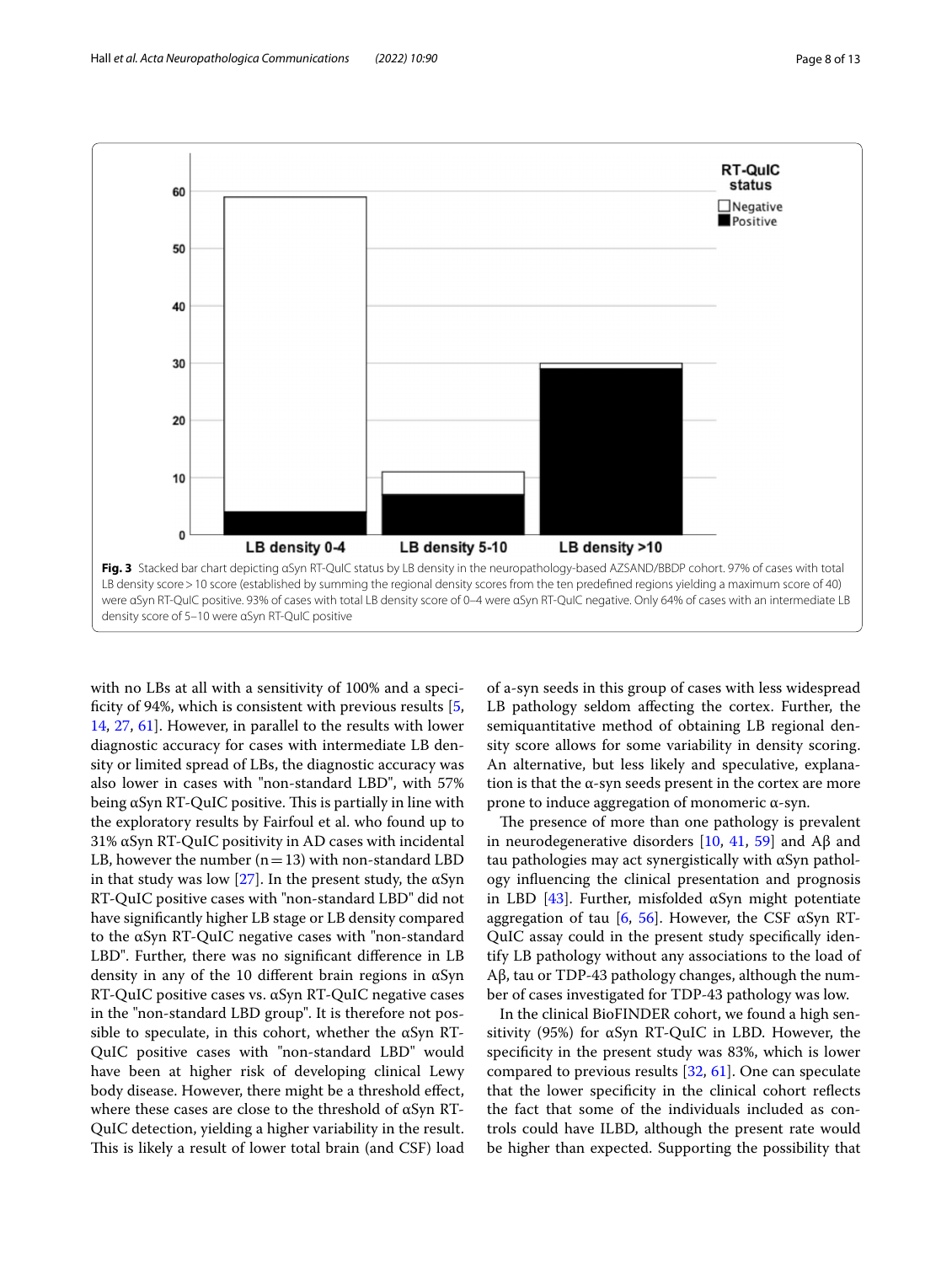| Diagnostic category<br><b>NP</b> diagnosis | N              | aSyn RT-QuIC positive | aSyn RT-QuIC negative | Sensitivity | Specificity |
|--------------------------------------------|----------------|-----------------------|-----------------------|-------------|-------------|
| <b>Standard LBD</b>                        | 25             | 25                    |                       | 100%        |             |
| DLB-AD                                     | $\overline{4}$ | $\overline{4}$        |                       | 100%        |             |
| PD                                         | 16             | 16                    |                       | 100%        |             |
| PD-AD                                      | 4              | $\overline{4}$        |                       | 100%        |             |
| PD-PSP*                                    |                |                       |                       | 100%        |             |
| <b>Non-standard LBD</b>                    | 23             | 13                    | 10                    | 57%         |             |
| ADLB                                       | 14             | 9                     | 5                     | 64%         |             |
| <b>ILBD</b>                                | 4              | $\overline{2}$        | $\overline{2}$        | 50%         |             |
| LBS-PSP                                    |                |                       |                       | 0%          |             |
| LBS-VaD                                    | 2              |                       | $\overline{2}$        | 0%          |             |
| LBS-VaD-PSP **                             |                |                       |                       | 100%        |             |
| LBS-Astrocytoma                            |                |                       |                       | 100%        |             |
| Lewy Body negative                         | 53             | 3                     | 50                    |             | 94%         |
| PSP                                        | 2              |                       | 1                     |             | 50%         |
| PSP-AD                                     | 2              |                       | $\overline{2}$        |             | 100%        |
| VaD-CBD                                    |                |                       |                       |             | 100%        |
| <b>MSA</b>                                 |                |                       |                       |             | 100%        |
| AD                                         | 7              | $\overline{2}$        | 5                     |             | 71%         |
| VaD-AD                                     | 7              |                       | $\overline{7}$        |             | 100%        |
| Controls                                   | 25             |                       | 25                    |             | 100%        |
| Other                                      | 8              |                       | 8                     |             | 100%        |

<span id="page-8-0"></span>**Table 3** Distribution of neuropathological diagnosis in the (AZSAND/BBDP) cohort

**\*** Included as PD in statistical analyses

**\*\***Microscopic changes of PSP, not included as clinicopathological PSP in statistical analyses. Abbreviations: AD=Alzheimers disease; ADLB=Alzheimer's disease with Lewy bodies, not meeting criteria for DLB;

CBD=Corticobasal degeneration; DLB=Dementia with Lewy Bodies; LBS=Lewy Bodies, LBD=Lewy Body Disorders; ILBD=Incidental Lewy Body Disease; VaD=Vascular dementia; MSA=Multiple System Atrophy; PSP=Supranuclear Palsy

Bold is for total Standard LBD/Non-standard LBD/Lewy body negative

<span id="page-8-1"></span>**Table 4** Lewy body stage by αSyn RT-QuIC status in Nonstandard LBD

|           | aSyn RT-QuIC positive | αSyn<br><b>RT-QuIC</b><br>negative |
|-----------|-----------------------|------------------------------------|
| Stage I   |                       | 2                                  |
| Stage Ila | $\mathcal{P}$         | 3                                  |
| Stage IIb | 7                     | 4                                  |
| Stage III | 3                     |                                    |
| Stage IV  | 0                     | 0                                  |
|           |                       |                                    |

at least some of these αSyn RT-QuIC positive controls were ILBD is the documented later clinical conversion of two αSyn RT-QuIC positive controls to PD or DLB. The high rate of  $\alpha$ Syn RT-QuIC positive controls could also be due to a high sensitivity of the analyses for ILBD; this is, however, at odds with results in the neuropathological AZSAND/BBDP cohort with a low specifcity for individuals with ILBD. An alternative explanation could be an increased proclivity for ILBD than expected in the

clinical BioFINDER cohort. The controls in the present study were mainly spouses or in some cases  $1<sup>st</sup>$  degree relatives of individuals with PD (mostly) or atypical parkinsonian disorders. There were, however, no significant diferences in the proportions of αSyn RT-QuIC-positive and negative BioFINDER controls that had spouses or 1st degree relatives with LBD. None of the αSyn RT-QuIC positive controls had 1st degree relatives with LBD but one of the αSyn RT-QuIC positive controls that converted to LBD had a sibling with PD.

In our study, 33% of clinical MSA were αSyn RT-QuIC positive and 0/1 of the neuropathologically confrmed cases with verifed MSA was αSyn RT-QuIC positive. This is in line with previous studies  $[61, 70]$  $[61, 70]$  $[61, 70]$  $[61, 70]$ . It has been proposed that this is due to a diferent strain of α-syn in MSA [[54,](#page-12-17) [55,](#page-12-18) [69\]](#page-12-19), yielding a diferent kinetic profle [\[66](#page-12-20)], or no aggregation at all  $[61]$  $[61]$ , in different αSyn seed amplifcation assays. Our assay was developed for the detection of seeds of Lewy body disorders rather than MSA, and others have shown better detection of MSA-associated seeds using alternative amplifcation conditions [[48](#page-12-21),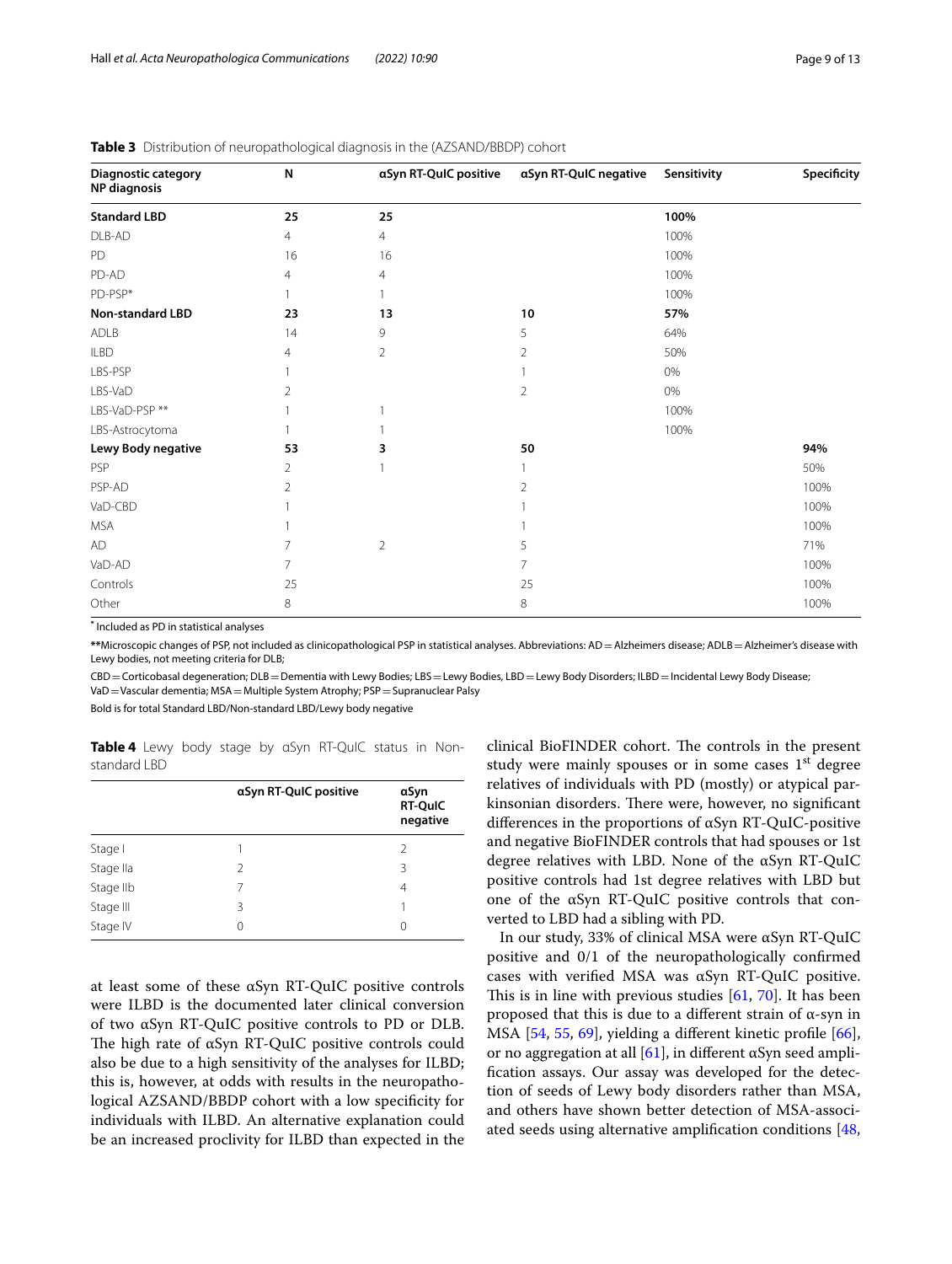$62$ ]. The low specificity could also be attributed to clinical misdiagnosis or concomitant LB pathology in MSA[[46](#page-11-29)].

Perhaps more surprising is our low specifcity in PSP cases (67%) in the clinical BioFINDER cohort. In our hands, one of the positive PSP samples from the clinical cohort gave 4/4 and one 3/4 positive replicate wells and the others gave 3/8 positive replicate wells. In the 47 positive PD cases, 41 gave 4/4 positive replicate wells, four gave 3/4, one gave 3/8 and one 6/8. All 14 PDD gave 4/4 positive replicate wells. We did not observe any signifcant diference in the fuorescence intensity in PSP compared to the PD CSF samples. Clinical diagnoses are difficult and inherently uncertain, especially for atypical parkinsonian syndromes and it is possible that the low specifcity in the present study may be due to clinical misdiagnoses. However, there were was no signifcant diferences in disease duration, UPDRS motor score, Hoehn & Yahr score, age or sex (data not shown) between the αSyn RT-QuIC positive and negative PSP patients. The presence of multiple pathologies is relatively common in neurodegenerative disorders [[42,](#page-11-30) [59](#page-12-14)] and the high positivity rate in the clinically diagnosed PSP participants could possibly in part be due to LBD-copathology. This makes the inclusion of a cohort of neuropathologically confrmed cases in the present study all the more important. In clinicopathological cases with PSP, CBD, or MSA we found all but one case to be αSyn RT-QuIC negative; however, the total case number was small.

Given the results in the present study with a very low diagnostic accuracy in cases with relatively low LB load in the neuropathological AZSAND/BBDP cohort (defned as either "non-standard LBD", intermediate LB density or limited spread of LB pathology), one could speculate that αSyn RT-QuIC analysis of post mortem ventricular CSF has a lower sensitivity for detecting LBD compared with in vivo lumbar CSF with a high sensitivity for clinical LBD. It has been stated that lumbar CSF has signifcant diferences from ventricular CSF but this has been refuted in several articles [\[16](#page-11-31), [17,](#page-11-32) [35](#page-11-33), [67\]](#page-12-22). It is worth noting that none of the cases with limited spread of LB pathology (stage IIa-IIb) had a clinicopathological diagnosis of PD or DLB, and all clinicopathological PD and DLB cases had LB stage III-IV with at least some cortical LBs. One previous study investigating the neuropathological fndings by PD subtype found that 85% of the total cases and 89% of cases with mild-motor predominant PD reached the neocortical stage [[20](#page-11-34)]. It is thus reasonable to assume that most of the clinical, symptomatic LBD cases in the clinical BioFINDER study have LB pathology spread beyond the brainstem and those results are thus not comparable to the results from post mortem ILBD [[20,](#page-11-34) [21\]](#page-11-35). However, the three αSyn RT-QuIC negative PD cases in the clinical BioFINDER study all had disease duration of  $\leq$  5 years and it is possible that these had less spread disease, although this is at odds with the αSyn RT-QuIC positive result in the two asymptomatic individuals who converted to LBD. Therefore, based on the results of the present study, it is not possible to say that ventricular CSF is less sensitive compared to lumbar CSF to detect ILBD or cases with relatively low LB load or disease restricted to the brainstem.

Overall, CSF αSyn RT-QuIC has become a promising biomarker assay for the diagnosis of PD and DLB that may vastly improve the diagnostic work up in these patients, but may not greatly improve the detection of individuals at the very earliest stages of the disease. Still, several studies have shown a high sensitivity for αSyn seed amplifcation assays in prodromal cases [\[40](#page-11-36), [60](#page-12-8), [61](#page-12-4), [68\]](#page-12-23). Isolated rapid-eye-movement sleep behavior disorder (iRBD) is a common non-motor symptom in LBD and also a common prodromal symptom of LBD [[12\]](#page-11-37). In a recent longitudinal study on patients with iRBD, 62% converted to PD or DLB during follow-up, of whom 97% were CSF  $\alpha$ Syn RT-QuIC positive [[40\]](#page-11-36). In the present study, αSyn RT-QuIC positivity was seen up to 5.5 years prior to diagnosis of the two individuals who later developed LBD in the clinical cohort. However, further *longitudinal* studies are needed to clarify how early in the pre-symptomatic and prodromal phases individuals with early LBD convert to αSyn RT-QuIC positivity in CSF.

The possibility of accurate pre-symptomatic or prodromal diagnosis is especially relevant in coming trials on disease modifying therapies, as these are most likely to be effective if initiated early on in the disease course.  $\alpha Syn$ RT-QuIC may be a useful test for at risk iRBD individuals in clinical drug trials to monitor the efect of disease modifying therapies initiated at an early stage.

A limitation to the present study is the lack of neuropathological data in the clinical cohort. However, we also studied αSyn RT-QuIC in a neuropathological cohort which strengthens the results. Further, participants in the clinical cohort are followed over time to ascertain as certain a diagnosis as possible. Indeed, the three αSyn RT-QuIC negative individuals clinical PD diagnosis were followed for 2–5 years in the study, showing typical features for PD including Levo-dopa response but were nonetheless early PD with a disease duration of  $\leq$  5 years.

In conclusion, the present study confirms that  $\alpha Syn$ RT-QuIC has excellent sensitivity and specifcity for cases with clinicopathologically verifed LB disorders vs those with no LB pathological changes. However, the diagnostic accuracy was poor for cases with LB pathology restricted to non-cortical areas and having an overall low-to-intermediate LB brain load. Further studies are needed to investigate what factors infuence αSyn RT-QuIC results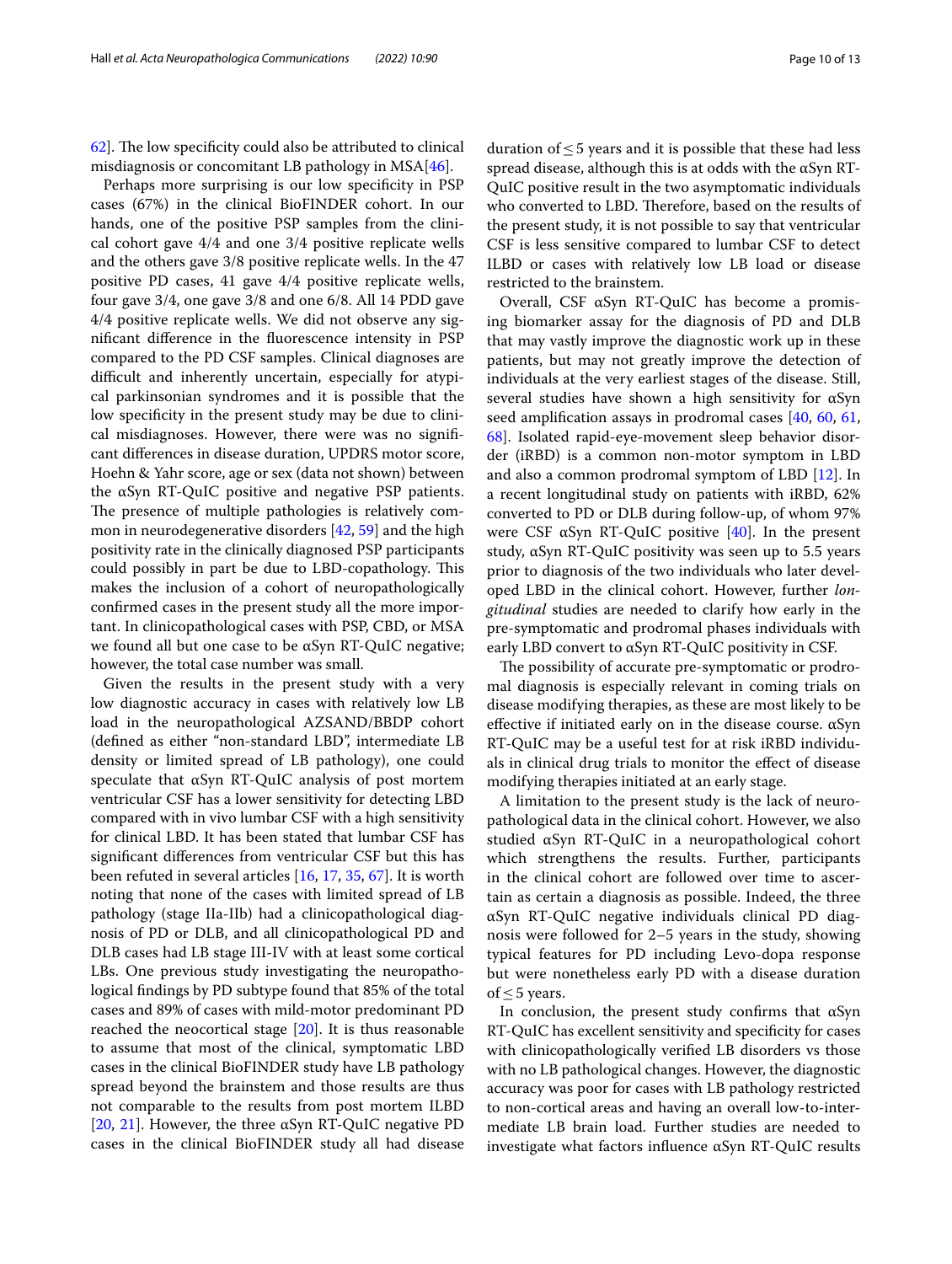in these cases with more limited LB pathological changes and determine at what timepoint in the pre-symptomatic or prodromal stages of LBD that the αSyn RT-QuIC result converts from sub-threshold to clear positivity.

## **Supplementary Information**

The online version contains supplementary material available at [https://doi.](https://doi.org/10.1186/s40478-022-01388-7) [org/10.1186/s40478-022-01388-7](https://doi.org/10.1186/s40478-022-01388-7).

<span id="page-10-8"></span>**Additional fle 1: Supplemental Fig. 1.** Comparisons of BioFINDER and AZSAND/BBDP CSFs from PD cases where all replicate reactions were positive.

#### **Acknowledgements**

Work at the authors' research centres was supported by the Swedish Research Council (2016-00906), the Knut and Alice Wallenberg foundation (2017- 0383), the Marianne and Marcus Wallenberg foundation (2015.0125), the Strategic Research Area MultiPark (Multidisciplinary Research in Parkinson's disease) at Lund University, the Swedish Alzheimer Foundation (AF-939932), the Swedish Brain Foundation (FO2021-0293), The Parkinson foundation of Sweden (1280/20), the Konung Gustaf V:s och Drottning Victorias Frimurarestiftelse, the Skåne University Hospital Foundation (2020-O000028), Regionalt Forskningsstöd (2020-0314) and the Swedish federal government under the ALF agreement (2018-Projekt0279). This work was supported in part by the Intramural Research Program of the NIAID, NIH. We are grateful to the Banner Sun Health Research Institute Brain and Body Donation Program of Sun City, Arizona for the provision of human biological materials. The Brain and Body Donation Program has been supported by the National Institute of Neurological Disorders and Stroke (U24 NS072026 National Brain and Tissue Resource for Parkinson's Disease and Related Disorders), the National Institute on Aging (P30 AG19610 and P30AG072980, Arizona Alzheimer's Disease Core Center), the Arizona Department of Health Services (contract 211002, Arizona Alzheimer's Research Center), the Arizona Biomedical Research Commission (contracts 4001, 0011, 05-901 and 1001 to the Arizona Parkinson's Disease Consortium) and the Michael J. Fox Foundation for Parkinson's Research. The authors thank the study participants and their families. Without their invaluable contribution, this study would not have been possible.

#### **Author contributions**

SH: Execution of the research project. Design and execution of the statistical analysis. Writing the manuscript draft. CO: Execution of the research project and performing the αSyn RT-QuIC analyses. Co-writing the manuscript. Review and critique of statistical analysis. GES: Execution of the research project. Review and critique of the statistical analysis. Review and critique of the manuscript. DG: Organization of the research project. Review and critique of statistical analysis and manuscript. AGH: Execution of the research project. Review and critique of statistical analysis and manuscript. BRG: Execution of the research project. Data analyses and presentation. CHA: Organization of the research project. Review and critique of statistical analysis and manuscript. TGB: Organization of the research project. Provision of biospecimens. Review and critique of statistical analysis and manuscript. BC: Conception and organization of the research project. Review and critique of the manuscript. OH: Initiation and design of the study. Conception and organization of the research project. Design and review and critique of statistical analysis. Review and critique of the manuscript. All authors read and approved the fnal manuscript.

#### **Funding**

Open access funding provided by Lund University. The funding sources had no role in the design and conduct of the study; in the collection, analysis, interpretation of the data; or in the preparation, review, or approval of the manuscript.

#### **Availability of data materials**

Anonymized data will be shared by request from a qualifed academic investigator for the sole purpose of replicating procedures and results presented in the article and as long as data transfer is in agreement with legislation on

the general data protection regulation and decisions by the respective Ethical Review Boards, which should be regulated in a material transfer agreement.

## **Disclosures**

SH has no COIs. OH has acquired research support (for the institution) from AVID Radiopharmaceuticals, Biogen, Eli Lilly, Eisai, Fujirebio, GE Healthcare, Pfzer, and Roche. In the past 2 years, he has received consultancy/speaker fees from Amylyx, Alzpath, Biogen, Cerveau, Fujirebio, Genentech, Roche, and Siemens. BC, CDO, BRG, and AGH have patents pending that relate to various RT-QuIC assays. TGB has received consultancy fees from Vivid Genomics and Acadia Pharmaceuticals and TGB and GES have had research support from AVID Radiopharmaceuticals. CHA has received research support from the NIH, Michael J. Fox Foundation, and Arizona Biomedical Research Commission as well as consulting fees from Amneal, Avion, Cionic, CND Life Science, Eisai, Jazz, Neurocrine, and Precon Health. DG is supported by funding to the Shiley-Marcos ADRC at UC San Diego (NIH/NIA P30-AG062429). DG has served as a consultant for Biogen, Roche, General Electric Healthcare, Fujirebio, Amprion, Generian and Cognition Therapeutics.

#### **Author details**

<sup>1</sup> Clinical Memory Research Unit, Department of Clinical Sciences Malmö, Lund University, Lund, Sweden. <sup>2</sup> Memory Clinic, Skåne University Hospital, 20502 Malmö, Sweden. <sup>3</sup>LPVD, Rocky Mountain Laboratories, NIAID, NIH, Hamilton, MT, USA. <sup>4</sup> Banner Sun Health Research Institute, Sun City, Arizona, USA.<sup>5</sup> Department of Neurosciences, University of California San Diego, La Jolla, CA, USA. <sup>6</sup>Veterans Affairs San Diego Healthcare System, San Diego, CA, USA.<sup>7</sup> Department of Neurology, Mayo Clinic College of Medicine, Mayo Clinic Arizona, Scottsdale, AZ, USA.

# Received: 26 May 2022 Accepted: 27 May 2022<br>Published online: 22 June 2022

#### **References**

- <span id="page-10-6"></span>1. (1997) Consensus recommendations for the postmortem diagnosis of Alzheimer's disease. The National Institute on Aging, and Reagan Institute Working Group on Diagnostic Criteria for the Neuropathological Assessment of Alzheimer's Disease. Neurobiol Aging 18: S1–2
- <span id="page-10-0"></span>Adler CH, Beach TG, Hentz JG, Shill HA, Caviness JN, Driver-Dunckley E et al (2014) Low clinical diagnostic accuracy of early vs advanced Parkinson disease: clinicopathologic study. Neurology 83:406–412. [https://doi.](https://doi.org/10.1212/WNL.0000000000000641) [org/10.1212/WNL.0000000000000641](https://doi.org/10.1212/WNL.0000000000000641)
- <span id="page-10-1"></span>3. Adler CH, Beach TG, Zhang N, Shill HA, Driver-Dunckley E, Mehta SH et al (2021) Clinical diagnostic accuracy of early/advanced parkinson disease: an updated clinicopathologic study. Neurol Clin Pract 11:e414–e421. <https://doi.org/10.1212/CPJ.0000000000001016>
- <span id="page-10-7"></span>4. Arnold SJ, Dugger BN, Beach TG (2013) TDP-43 deposition in prospectively followed, cognitively normal elderly individuals: correlation with argyrophilic grains but not other concomitant pathologies. Acta Neuropathol 126:51–57.<https://doi.org/10.1007/s00401-013-1110-0>
- <span id="page-10-3"></span>5. Bargar C, Wang W, Gunzler SA, LeFevre A, Wang Z, Lerner AJ et al (2021) Streamlined alpha-synuclein RT-QuIC assay for various biospecimens in Parkinson's disease and dementia with Lewy bodies. Acta Neuropathol Commun 9:62.<https://doi.org/10.1186/s40478-021-01175-w>
- <span id="page-10-9"></span>6. Bassil F, Meymand ES, Brown HJ, Xu H, Cox TO, Pattabhiraman S et al (2021) alpha-Synuclein modulates tau spreading in mouse brains. J Exp Med.<https://doi.org/10.1084/jem.20192193>
- <span id="page-10-2"></span>7. Beach TG, Adler CH (2018) Importance of low diagnostic Accuracy for early Parkinson's disease. Mov Disord 33:1551–1554. [https://doi.org/10.](https://doi.org/10.1002/mds.27485) [1002/mds.27485](https://doi.org/10.1002/mds.27485)
- <span id="page-10-5"></span>8. Beach TG, Adler CH, Lue L, Sue LI, Bachalakuri J, Henry-Watson J et al (2009) Unifed staging system for Lewy body disorders: correlation with nigrostriatal degeneration, cognitive impairment and motor dysfunction. Acta Neuropathol 117:613–634. [https://doi.org/10.1007/](https://doi.org/10.1007/s00401-009-0538-8) [s00401-009-0538-8](https://doi.org/10.1007/s00401-009-0538-8)
- <span id="page-10-4"></span>9. Beach TG, Adler CH, Sue LI, Serrano G, Shill HA, Walker DG et al (2015) Arizona study of aging and neurodegenerative disorders and brain and body donation program. Neuropathology 35:354–389. [https://doi.org/10.](https://doi.org/10.1111/neup.12189) [1111/neup.12189](https://doi.org/10.1111/neup.12189)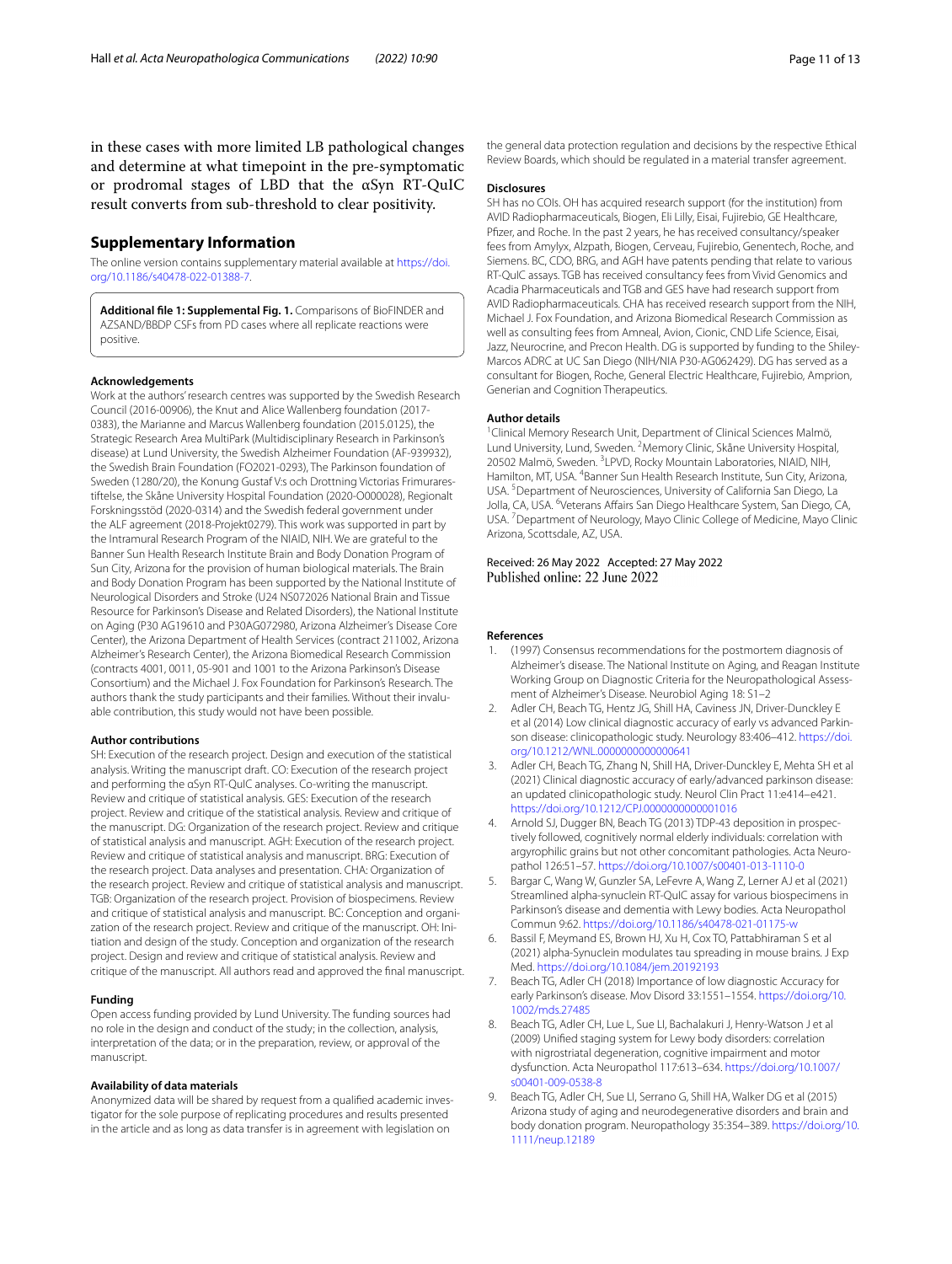- <span id="page-11-26"></span>10. Beach TG, Malek-Ahmadi M (2021) Alzheimer's Disease neuropathological comorbidities are common in the younger-old. J Alzheimers Dis 79:389–400. <https://doi.org/10.3233/JAD-201213>
- <span id="page-11-18"></span>11. Beach TG, Sue LI, Walker DG, Roher AE, Lue L, Vedders L et al (2008) The sun health research institute brain donation program: description and experience, 1987–2007. Cell Tissue Bank 9:229–245. [https://doi.org/10.](https://doi.org/10.1007/s10561-008-9067-2) [1007/s10561-008-9067-2](https://doi.org/10.1007/s10561-008-9067-2)
- <span id="page-11-37"></span>12. Berg D, Postuma RB, Adler CH, Bloem BR, Chan P, Dubois B et al (2015) MDS research criteria for prodromal Parkinson's disease. Mov Disord 30:1600–1611.<https://doi.org/10.1002/mds.26431>
- <span id="page-11-17"></span>13. Blennow K, Hampel H, Weiner M, Zetterberg H (2010) Cerebrospinal fuid and plasma biomarkers in Alzheimer disease. Nat Rev Neurol 6:131–144. <https://doi.org/10.1038/nrneurol.2010.4>
- <span id="page-11-4"></span>14. Bongianni M, Ladogana A, Capaldi S, Klotz S, Baiardi S, Cagnin A et al (2019) alpha-Synuclein RT-QuIC assay in cerebrospinal fuid of patients with dementia with Lewy bodies. Ann Clin Transl Neurol 6:2120–2126. <https://doi.org/10.1002/acn3.50897>
- <span id="page-11-24"></span>15. Braak H, Braak E (1991) Neuropathological stageing of Alzheimer-related changes. Acta Neuropathol 82:239–259. [https://doi.org/10.1007/BF003](https://doi.org/10.1007/BF00308809) [08809](https://doi.org/10.1007/BF00308809)
- <span id="page-11-31"></span>16. Brandner S, Thaler C, Lelental N, Buchfelder M, Kleindienst A, Maler JM et al (2014) Ventricular and lumbar cerebrospinal fuid concentrations of Alzheimer's disease biomarkers in patients with normal pressure hydrocephalus and posttraumatic hydrocephalus. J Alzheimers Dis 41:1057–1062.<https://doi.org/10.3233/JAD-132708>
- <span id="page-11-32"></span>17. Brandner S, Thaler C, Lewczuk P, Lelental N, Buchfelder M, Kleindienst A (2013) Neuroprotein dynamics in the cerebrospinal fuid: intraindividual concomitant ventricular and lumbar measurements. Eur Neurol 70:189–194. <https://doi.org/10.1159/000352032>
- <span id="page-11-8"></span>18. Brockmann K, Quadalti C, Lerche S, Rossi M, Wurster I, Baiardi S et al (2021) Association between CSF alpha-synuclein seeding activity and genetic status in Parkinson's disease and dementia with Lewy bodies. Acta Neuropathol Commun 9:175. <https://doi.org/10.1186/s40478-021-01276-6>
- <span id="page-11-2"></span>19. Chen-Plotkin AS, Albin R, Alcalay R, Babcock D, Bajaj V, Bowman D et al (2018) Finding useful biomarkers for Parkinson's disease. Sci Transl Med. <https://doi.org/10.1126/scitranslmed.aam6003>
- <span id="page-11-34"></span>20. De Pablo-Fernandez E, Lees AJ, Holton JL, Warner TT (2019) Prognosis and neuropathologic correlation of clinical subtypes of parkinson disease. JAMA Neurol 76:470–479.<https://doi.org/10.1001/jamaneurol.2018.4377>
- <span id="page-11-35"></span>21. Dickson DW (2018) Neuropathology of Parkinson disease. Parkinsonism Relat Disord 46(Suppl 1):S30–S33. [https://doi.org/10.1016/j.parkreldis.](https://doi.org/10.1016/j.parkreldis.2017.07.033) [2017.07.033](https://doi.org/10.1016/j.parkreldis.2017.07.033)
- <span id="page-11-20"></span>22. Dickson DW (2012) Parkinson's disease and parkinsonism: neuropathology. Cold Spring Harb Perspect Med. [https://doi.org/10.1101/cshpe](https://doi.org/10.1101/cshperspect.a009258) [rspect.a009258](https://doi.org/10.1101/cshperspect.a009258)
- <span id="page-11-21"></span>23. Dickson DW, Bergeron C, Chin SS, Duyckaerts C, Horoupian D, Ikeda K et al (2002) Office of rare diseases neuropathologic criteria for corticobasal degeneration. J Neuropathol Exp Neurol 61:935–946. [https://doi.org/](https://doi.org/10.1093/jnen/61.11.935) [10.1093/jnen/61.11.935](https://doi.org/10.1093/jnen/61.11.935)
- <span id="page-11-19"></span>24. Dickson DW, Braak H, Duda JE, Duyckaerts C, Gasser T, Halliday GM et al (2009) Neuropathological assessment of Parkinson's disease: refning the diagnostic criteria. Lancet Neurol 8:1150–1157. [https://doi.org/10.1016/](https://doi.org/10.1016/S1474-4422(09)70238-8) [S1474-4422\(09\)70238-8](https://doi.org/10.1016/S1474-4422(09)70238-8)
- <span id="page-11-11"></span>25. Emre M, Aarsland D, Brown R, Burn DJ, Duyckaerts C, Mizuno Y et al (2007) Clinical diagnostic criteria for dementia associated with Parkinson's disease. Movement Disorders: official journal of the Movement Disorder Society 22: 1689–1707; quiz 1837 Doi <https://doi.org/10.1002/mds.21507>
- <span id="page-11-14"></span>26. Fahn S ER (1987) UPDRS Program Members. Unifed Parkinson's disease rating scale. In: Fahn S, Marsden CD, Goldstein M, Calne DB (ed) Recent Developments in Parkinson's Disease. Florham Park, NJ: Macmillan Healthcare Information, pp 153–163
- <span id="page-11-5"></span>27. Fairfoul G, McGuire LI, Pal S, Ironside JW, Neumann J, Christie S et al (2016) Alpha-synuclein RT-QuIC in the CSF of patients with alpha-synucleinopathies. Ann Clin Transl Neurol 3:812–818. <https://doi.org/10.1002/acn3.338>
- <span id="page-11-15"></span>28. Folstein MF, Folstein SE, McHugh PR (1975) "Mini-mental state". A practical method for grading the cognitive state of patients for the clinician. J Psychiatr Res 12:189–198
- <span id="page-11-10"></span>29. Gelb DJ, Oliver E, Gilman S (1999) Diagnostic criteria for Parkinson disease. Arch Neurol 56:33–39
- <span id="page-11-12"></span>30. Gilman S, Low PA, Quinn N, Albanese A, Ben-Shlomo Y, Fowler CJ et al (1999) Consensus statement on the diagnosis of multiple system atrophy. J Neurol Sci 163:94–98
- <span id="page-11-22"></span>31. Gilman S, Wenning GK, Low PA, Brooks DJ, Mathias CJ, Trojanowski JQ et al (2008) Second consensus statement on the diagnosis of multiple system atrophy. Neurology 71:670–676. [https://doi.org/10.1212/01.wnl.](https://doi.org/10.1212/01.wnl.0000324625.00404.15) [0000324625.00404.15](https://doi.org/10.1212/01.wnl.0000324625.00404.15)
- <span id="page-11-6"></span>32. Groveman BR, Orru CD, Hughson AG, Raymond LD, Zanusso G, Ghetti B et al (2018) Rapid and ultra-sensitive quantitation of disease-associated alpha-synuclein seeds in brain and cerebrospinal fuid by alphaSyn RT-QuIC. Acta Neuropathol Commun 6:7. [https://doi.org/10.1186/](https://doi.org/10.1186/s40478-018-0508-2) [s40478-018-0508-2](https://doi.org/10.1186/s40478-018-0508-2)
- <span id="page-11-3"></span>33. Hall S, Ohrfelt A, Constantinescu R, Andreasson U, Surova Y, Bostrom F et al (2012) Accuracy of a panel of 5 cerebrospinal fuid biomarkers in the diferential diagnosis of patients with dementia and/or parkinsonian disorders. Arch Neurol 69:1445–1452. [https://doi.org/10.1001/archneurol.](https://doi.org/10.1001/archneurol.2012.1654) [2012.1654](https://doi.org/10.1001/archneurol.2012.1654)
- <span id="page-11-9"></span>34. Hall S, Surova Y, Ohrfelt A, Zetterberg H, Lindqvist D, Hansson O (2015) CSF biomarkers and clinical progression of Parkinson disease. Neurology 84:57–63. <https://doi.org/10.1212/WNL.0000000000001098>
- <span id="page-11-33"></span>35. Hansson O, Mikulskis A, Fagan AM, Teunissen C, Zetterberg H, Vanderstichele H et al (2018) The impact of preanalytical variables on measuring cerebrospinal fuid biomarkers for Alzheimer's disease diagnosis: a review. Alzheimers Dement 14:1313–1333. [https://doi.org/10.1016/j.jalz.2018.05.](https://doi.org/10.1016/j.jalz.2018.05.008) [008](https://doi.org/10.1016/j.jalz.2018.05.008)
- <span id="page-11-23"></span>36. Hauw JJ, Daniel SE, Dickson D, Horoupian DS, Jellinger K, Lantos PL et al (1994) Preliminary NINDS neuropathologic criteria for Steele-Richardson-Olszewski syndrome (progressive supranuclear palsy). Neurology 44:2015–2019.<https://doi.org/10.1212/wnl.44.11.2015>
- <span id="page-11-16"></span>37. Hoehn MM, Yahr MD (1967) Parkinsonism: onset, progression and mortality. Neurology 17:427–442
- <span id="page-11-0"></span>38. Hoglinger GU, Respondek G, Stamelou M, Kurz C, Josephs KA, Lang AE et al (2017) Clinical diagnosis of progressive supranuclear palsy: the movement disorder society criteria. Mov Disord 32:853–864. [https://doi.](https://doi.org/10.1002/mds.26987) [org/10.1002/mds.26987](https://doi.org/10.1002/mds.26987)
- <span id="page-11-25"></span>39. Hyman BT, Phelps CH, Beach TG, Bigio EH, Cairns NJ, Carrillo MC et al (2012) National Institute on Aging-Alzheimer's Association guidelines for the neuropathologic assessment of Alzheimer's disease. Alzheimers Dement 8:1–13. <https://doi.org/10.1016/j.jalz.2011.10.007>
- <span id="page-11-36"></span>40. Iranzo A, Fairfoul G, Ayudhaya ACN, Serradell M, Gelpi E, Vilaseca I et al (2021) Detection of alpha-synuclein in CSF by RT-QuIC in patients with isolated rapid-eye-movement sleep behaviour disorder: a longitudinal observational study. Lancet Neurol 20:203–212. [https://doi.org/10.1016/](https://doi.org/10.1016/S1474-4422(20)30449-X) [S1474-4422\(20\)30449-X](https://doi.org/10.1016/S1474-4422(20)30449-X)
- <span id="page-11-27"></span>41. Irwin DJ, Grossman M, Weintraub D, Hurtig HI, Duda JE, Xie SX et al (2017) Neuropathological and genetic correlates of survival and dementia onset in synucleinopathies: a retrospective analysis. Lancet Neurol 16:55–65. [https://doi.org/10.1016/S1474-4422\(16\)30291-5](https://doi.org/10.1016/S1474-4422(16)30291-5)
- <span id="page-11-30"></span>42. Jecmenica Lukic M, Kurz C, Respondek G, Grau-Rivera O, Compta Y, Gelpi E et al (2020) Copathology in progressive supranuclear palsy: does it matter? Mov Disord 35:984–993. <https://doi.org/10.1002/mds.28011>
- <span id="page-11-28"></span>43. Jellinger KA (2018) Dementia with Lewy bodies and Parkinson's diseasedementia: current concepts and controversies. J Neural Transm (Vienna) 125:615–650. <https://doi.org/10.1007/s00702-017-1821-9>
- <span id="page-11-7"></span>44. Kang UJ, Boehme AK, Fairfoul G, Shahnawaz M, Ma TC, Hutten SJ et al (2019) Comparative study of cerebrospinal fuid alpha-synuclein seeding aggregation assays for diagnosis of Parkinson's disease. Mov Disord 34:536–544.<https://doi.org/10.1002/mds.27646>
- <span id="page-11-1"></span>45. Koga S, Aoki N, Uitti RJ, van Gerpen JA, Cheshire WP, Josephs KA et al (2015) When DLB, PD, and PSP masquerade as MSA: an autopsy study of 134 patients. Neurology 85:404–412. [https://doi.org/10.1212/WNL.00000](https://doi.org/10.1212/WNL.0000000000001807) [00000001807](https://doi.org/10.1212/WNL.0000000000001807)
- <span id="page-11-29"></span>46. Koga S, Li F, Zhao N, Roemer SF, Ferman TJ, Wernick AI et al (2020) Clinicopathologic and genetic features of multiple system atrophy with Lewy body disease. Brain Pathol 30:766–778. [https://doi.org/10.1111/bpa.](https://doi.org/10.1111/bpa.12839) [12839](https://doi.org/10.1111/bpa.12839)
- <span id="page-11-13"></span>47. Litvan I, Agid Y, Calne D, Campbell G, Dubois B, Duvoisin RC et al (1996) Clinical research criteria for the diagnosis of progressive supranuclear palsy (Steele-Richardson-Olszewski syndrome): report of the NINDS-SPSP international workshop. Neurology 47:1–9